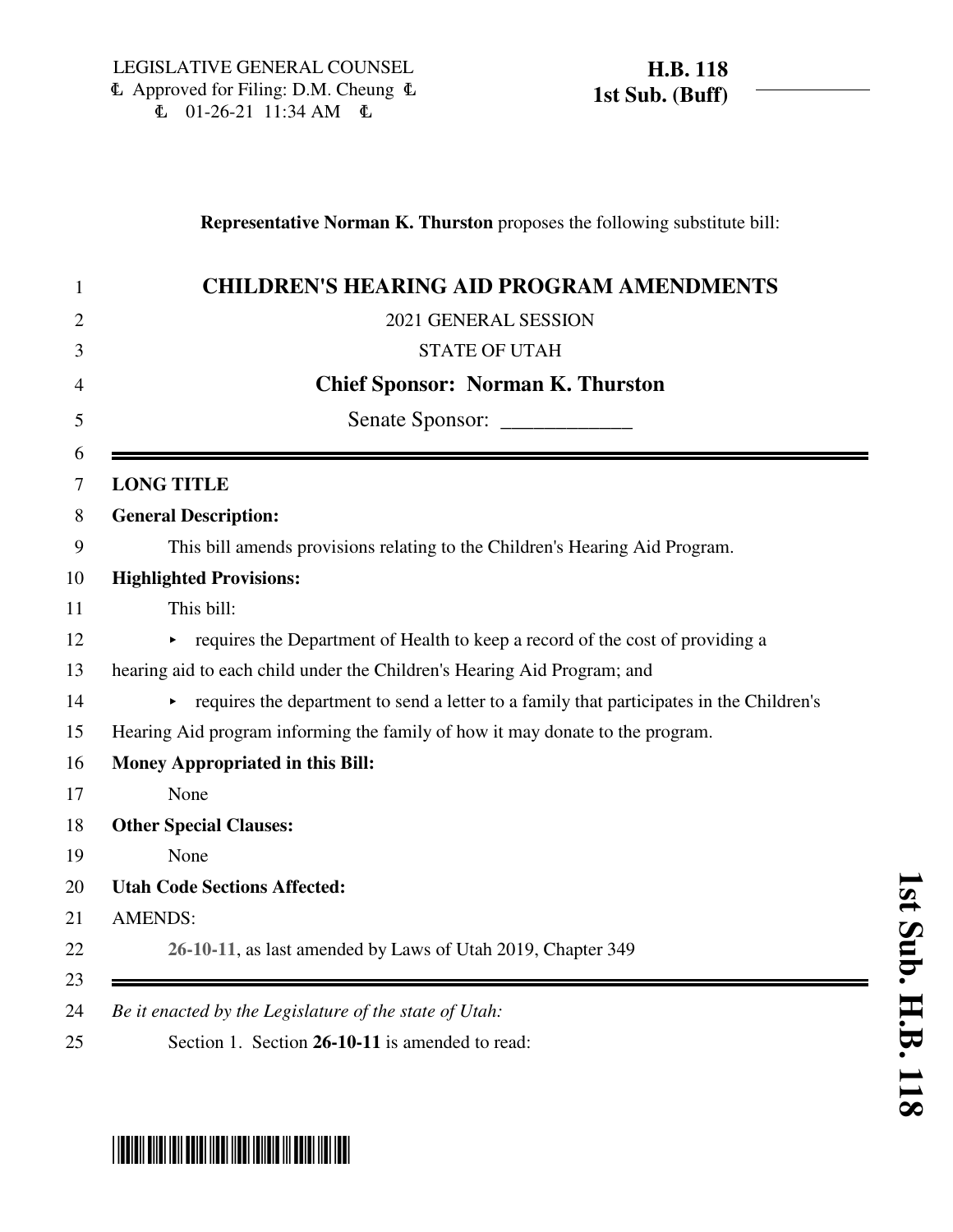## **1st Sub. (Buff) H.B. 118 01-26-21 11:34 AM**

| 26 | 26-10-11. Children's Hearing Aid Program -- Advisory Committee -- Restricted               |
|----|--------------------------------------------------------------------------------------------|
| 27 | <b>Account -- Rulemaking.</b>                                                              |
| 28 | (1) The department shall offer a program to provide hearing aids to children who           |
| 29 | qualify under this section.                                                                |
| 30 | (2) The department shall provide hearing aids to a child who:                              |
| 31 | (a) is younger than six years old;                                                         |
| 32 | (b) is a resident of Utah;                                                                 |
| 33 | (c) has been diagnosed with hearing loss by:                                               |
| 34 | (i) an audiologist with pediatric expertise; and                                           |
| 35 | (ii) a physician or physician assistant;                                                   |
| 36 | (d) provides documentation from an audiologist with pediatric expertise certifying that    |
| 37 | the child needs hearing aids;                                                              |
| 38 | (e) has obtained medical clearance by a medical provider for hearing aid fitting;          |
| 39 | (f) does not qualify to receive a contribution that equals the full cost of a hearing aid  |
| 40 | from the state's Medicaid program or the Utah Children's Health Insurance Program; and     |
| 41 | (g) meets the financial need qualification criteria established by the department by rule, |
| 42 | made in accordance with Title 63G, Chapter 3, Utah Administrative Rulemaking Act, for      |
| 43 | participation in the program.                                                              |
| 44 | (3) (a) There is established the Children's Hearing Aid Advisory Committee.                |
| 45 | (b) The committee shall be composed of five members appointed by the executive             |
| 46 | director, and shall include:                                                               |
| 47 | (i) one audiologist with pediatric expertise;                                              |
| 48 | (ii) one speech language pathologist;                                                      |
| 49 | (iii) one teacher, certified under Title 53E, Public Education System -- State             |
| 50 | Administration, as a teacher of the deaf or a listening and spoken language therapist;     |
| 51 | (iv) one ear, nose, and throat specialist; and                                             |
| 52 | (v) one parent whose child:                                                                |
| 53 | (A) is six years old or older; and                                                         |
| 54 | (B) has hearing loss.                                                                      |
| 55 | (c) A majority of the members constitutes a quorum.                                        |
| 56 | (d) A vote of the majority of the members, with a quorum present, constitutes an action    |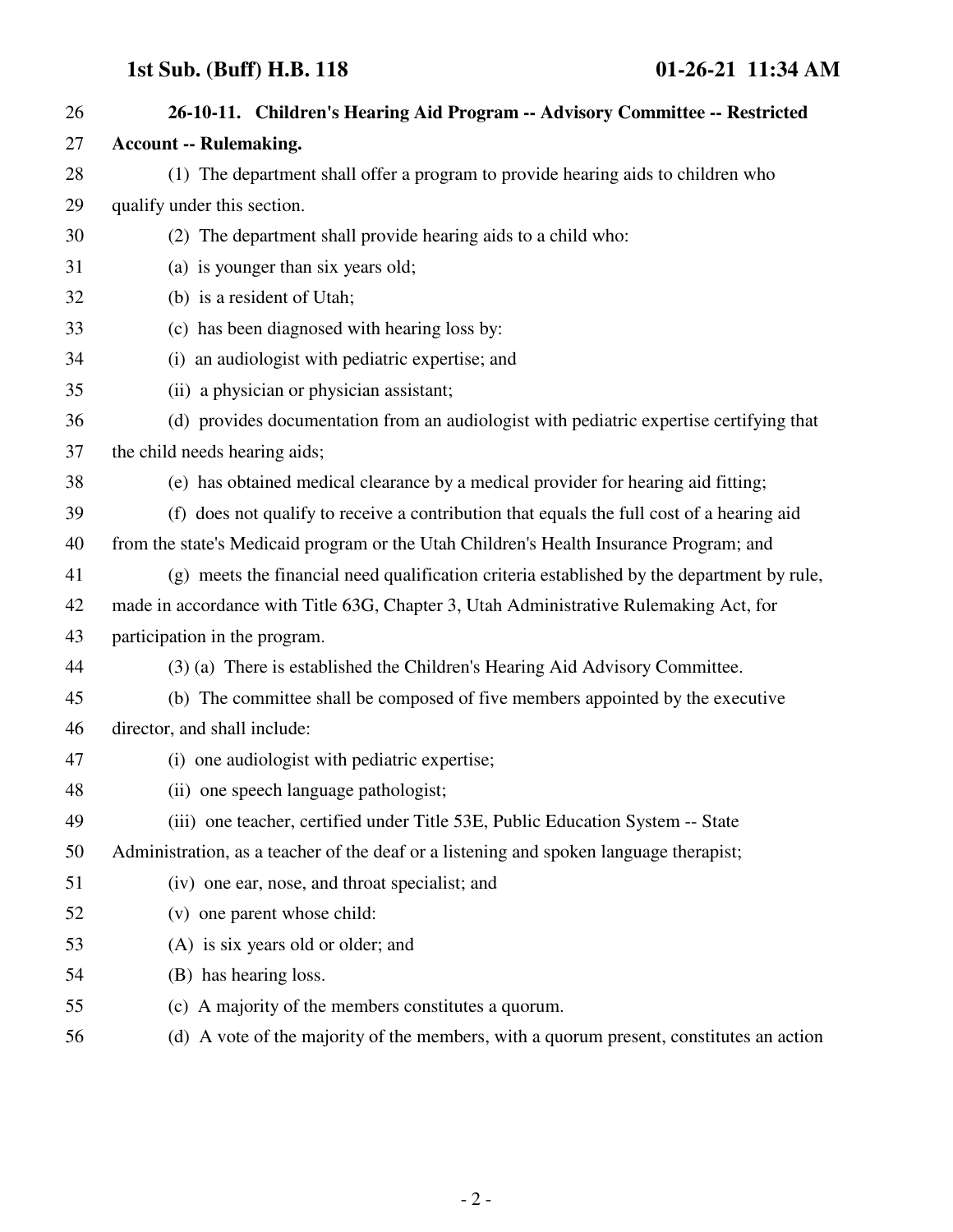| 57 | of the committee.                                                                                 |
|----|---------------------------------------------------------------------------------------------------|
| 58 | (e) The committee shall elect a chair from its members.                                           |
| 59 | (f) The committee shall:                                                                          |
| 60 | (i) meet at least quarterly;                                                                      |
| 61 | (ii) recommend to the department medical criteria and procedures for selecting children           |
| 62 | who may qualify for assistance from the account; and                                              |
| 63 | (iii) review rules developed by the department.                                                   |
| 64 | (g) A member may not receive compensation or benefits for the member's service, but               |
| 65 | may receive per diem and travel expenses in accordance with Sections 63A-3-106 and                |
| 66 | 63A-3-107 and rules made by the Division of Finance, pursuant to Sections 63A-3-106 and           |
| 67 | 63A-3-107.                                                                                        |
| 68 | (h) The department shall provide staff to the committee.                                          |
| 69 | (4) (a) There is created within the General Fund a restricted account known as the                |
| 70 | "Children's Hearing Aid Program Restricted Account."                                              |
| 71 | (b) The Children's Hearing Aid Program Restricted Account shall consist of:                       |
| 72 | (i) amounts appropriated to the account by the Legislature; and                                   |
| 73 | (ii) gifts, grants, devises, donations, and bequests of real property, personal property, or      |
| 74 | services, from any source, or any other conveyance that may be made to the account from           |
| 75 | private sources.                                                                                  |
| 76 | (c) Upon appropriation, all actual and necessary operating expenses for the committee             |
| 77 | described in Subsection (3) shall be paid by the account.                                         |
| 78 | (d) Upon appropriation, no more than 9% of the account money may be used for the                  |
| 79 | department's expenses.                                                                            |
| 80 | (e) If this account is repealed in accordance with Section 63I-1-226, any remaining               |
| 81 | assets in the account shall be deposited into the General Fund.                                   |
| 82 | (5) (a) For each child who receives a hearing aid under Subsection (2), the department            |
| 83 | shall maintain a record of the cost of providing services to the child under this section.        |
| 84 | (b) No more than six months after services are provided to a child under this section,            |
| 85 | the department shall send a letter to the family of the child who received services that includes |
| 86 | information regarding:                                                                            |
| 87 | (i) the total amount paid by the department to provide services to the child under this           |